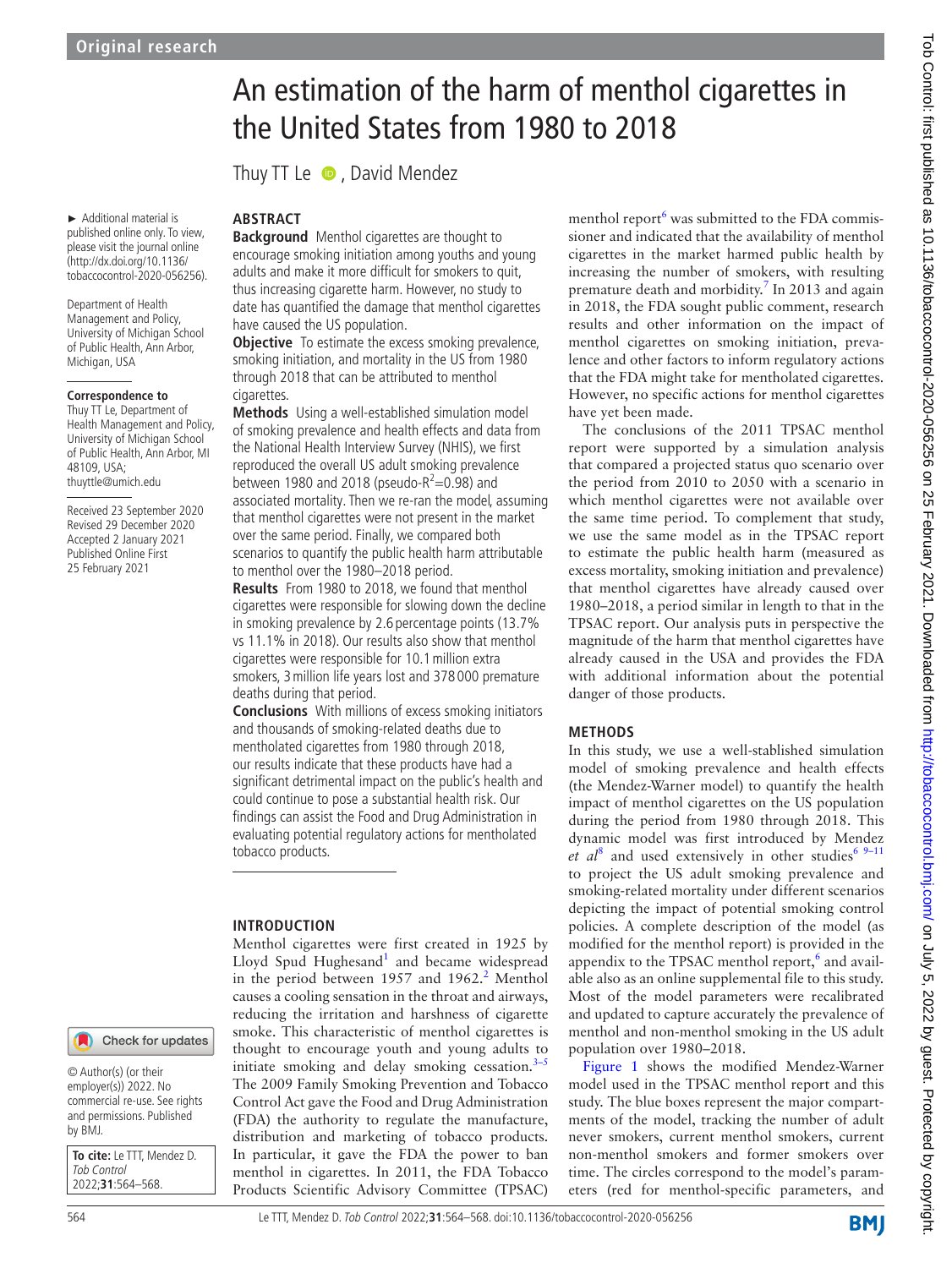

<span id="page-1-0"></span>**Figure 1** The dynamics of the menthol cigarettes model.

green for the rest); the orange diamonds indicate the events of individuals becoming adult menthol, and adult non-menthol, regular smokers.

The dynamics of the model are as follows. A birth cohort corresponding to each calendar year over the period of 1980 to 2018 is introduced into the model using corresponding data from the national vital statistics reports.<sup>[12 13](#page-4-6)</sup> Teens are assumed to experiment with cigarette smoking (menthol and non-menthol). Those who never experimented with cigarette smoking, or quit permanently before age 18, are considered never smokers when they reach the age of 18. On the other hand, those who continue smoking into adulthood are given the opportunity to become menthol or non-menthol regular smokers at age 18, regardless of whether they experimented or not with menthol cigarettes as teens. However, those who experimented with menthol as teens have a higher chance of becoming regular smokers (of either menthol or non-menthol cigarettes) at age 18.<sup>14</sup>

We chose 18 as the age at which to concentrate adult smoking initiation, and used the year-specific National Health Interview Survey (NHIS) reported smoking prevalence for the 18-24 yearolds group (inflated by 20%) as the smoking initiation rate for that year. While most regular smoking had started by age 18, by slightly inflating the 18–24 year old smoking prevalence we capture the small proportion of those who initiated regular smoking after age 18. Those who started to smoke regularly before age 18 are subsumed in the smoking prevalence at age 18.

After age 18, the model keeps track of the number of individuals in each compartment every year, further distinguishing them by age (up to 100) and, in the case of former smoker, by years since they quit (up to 30). Every year, all individuals in the model age by 1year or die. Additionally, smokers are allowed

to switch between menthol and non-menthol cigarettes or quit smoking. The model uses permanent quit rates (net of relapses).

Mortality rates are specific for age and smoking status, further adjusted for years since quitting in the case of former smokers. We did so by combining the age-specific death rates for the general population with relative risks of death due to smoking that are specific for age and smoking status (and specific for years since quitting, in the case of former smokers), derived from Cancer Prevention Study II data.[15](#page-4-8) The overall death rates by age for the general population were taken from the United States Life Tables and updated every 2 or 3years over the entire 1980– 2018 period. Consistent with Centers for Disease Control and Prevention practice, we assumed no smoking-related mortality before age  $35.<sup>16</sup>$  $35.<sup>16</sup>$  $35.<sup>16</sup>$ 

For our analysis, we employed the smoking cessation rates by age estimated by Mendez et al<sup>[8](#page-4-5)</sup> for the 1980 to 1989 period, and the overall smoking cessation rates estimated in Mendez *et al*<sup>[17](#page-4-10)</sup> for 1990–2018. Since the latter study did not estimate cessation rates by age, we scaled the age-specific cessation rates in Mendez *et al*, [8](#page-4-5) to match the average values estimated in Mendez *et al*. [17](#page-4-10) Then, we further differentiated the cessation rates for menthol and non-menthol cigarettes, as discussed later.

Menthol-specific parameters (red circles in [figure](#page-1-0) 1) were obtained from published sources. The rates of menthol and nonmenthol initiation were computed by applying the proportion of menthol smokers among initiators aged between 18 and 24 years to the overall adult initiation rate using the 1980–2018 NHIS data. The proportion of menthol experimentation was estimated among youths aged 15 to 17 from the National Survey on Drug Use and Health data over 2004–2018. The remaining menthol parameters were kept constant throughout 1980–2018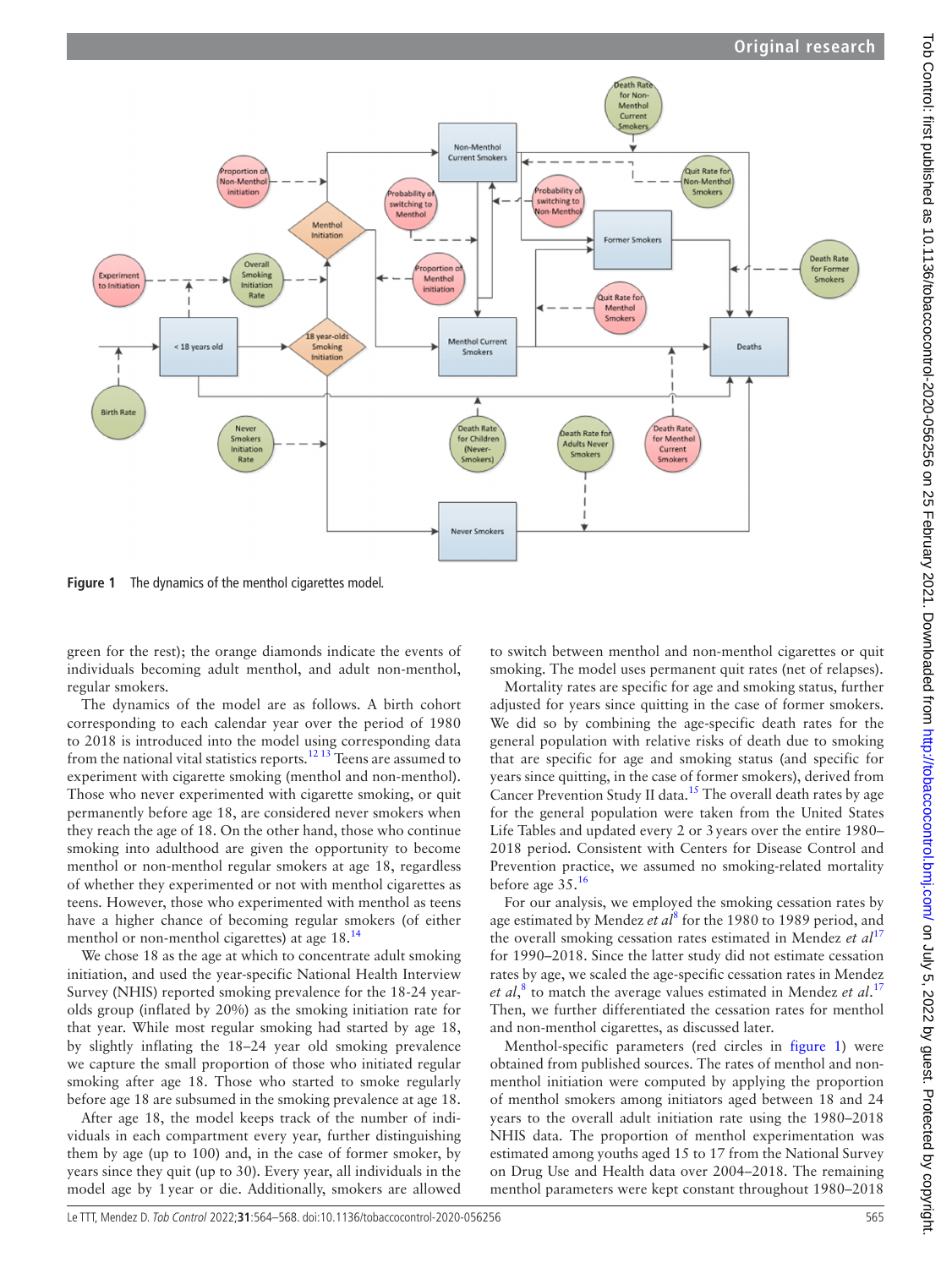## <span id="page-2-0"></span>Table 1 Menthol specific parameters with 95% CIs

| <b>Parameters</b>                           | Minimum | <b>Baseline</b> | <b>Maximum</b> |
|---------------------------------------------|---------|-----------------|----------------|
| Ratio of yields from experimenter to smoker | 1.02    | 1.8             | 3.16           |
| Menthol cessation multiplier                | 0.63    | 0.76            | 0.91           |
| Menthol mortality multiplier                | 0.8     |                 | 1.2            |
| Switch rate from menthol to non-menthol     | 0.0135  | 0.018           | 0.0225         |
| Low switch rate from non-menthol to menthol | 0.006   | 0.008           | 0.01           |

and are shown in [table](#page-2-0) 1 together with their 95% confidence intervals (CIs) or  $\pm 25\%$  of the parameters' baseline values (for cases without reported CIs).

In [table](#page-2-0) 1, the 'ratio of yields from experimenter to smoker' (the ratio of the proportion of menthol experimenters who become established smokers to the proportion of non-menthol experimenters who become established smokers) indicates how much more likely a menthol experimenter is to become a regular smoker at age 18 than a non-menthol experimenter. The second parameter in the table is the 'menthol cessation multiplier' (the ratio of menthol-smoking cessation rates to non-menthol-smoking cessation rates), which measures how likely a menthol smoker is to quit compared to a non-menthol smoker. The 'menthol mortality multiplier', in row 3 of the table, measures the increased risk of death for a menthol cigarette smoker compared with a non-menthol one (taken directly from the TPSAC menthol report.) Finally, the last two rows show the annual switching rates between menthol and nonmenthol brands for a particular smoker. These switching rates were taken from the TPSAC menthol report. Menthol and nonmenthol smoking cessation rates are age-specific and were calculated using the overall cessation rate, the proportion of menthol smokers among all smokers, and the menthol cessation multi-plier (0.76, 95% CI 0.63 to 0.91).<sup>[18](#page-4-11)</sup>

For this study, we updated all the parameter values used in the TPSAC menthol report, except for the switching rates between menthol and non-menthol cigarettes and the menthol mortality multiplier, for which we could not find more appropriate values.

We used the model to estimate the number of smokingattributable deaths, life years lost and new smokers for which menthol was responsible between 1980 and 2018. To do so, we first developed a simulation scenario using retrospective NHIS data to reproduce the US smoking trends from 1980 to 2018 (the *status quo ante* scenario). Then, over the same period, we constructed an alternative (counterfactual) scenario in which menthol cigarettes were assumed to be non-existent over 1980– 2018. The smoking initiation rate in the counterfactual case was derived by assuming the same number of experimenters as in the *status quo ante* scenario but, since now everyone is experimenting with non-menthol cigarettes, a smaller proportion of experimenters become regular smokers at age 18, according to the ratio of yields from experimenters to smokers. In this study, the ratio of yields from experimenters to smokers was taken from the study by Nonnemaker *et al*  $(1.80, 95\% \text{ CI } 1.02 \text{ to } 3.16)^{14}$  $(1.80, 95\% \text{ CI } 1.02 \text{ to } 3.16)^{14}$  $(1.80, 95\% \text{ CI } 1.02 \text{ to } 3.16)^{14}$ .

Besides the *status quo ante* and counterfactual scenarios, in which menthol parameters were set at their baseline values, we performed a sensitivity analysis for each parameter shown in [table](#page-2-0) 1, by setting them at their lower and upper limits indicated in the table. These limits are set by taking the 95%CI for the estimated parameter value, or  $\pm 25\%$  of the parameter's baseline value (for cases without reported CIs). We also performed a Monte Carlo analysis with all parameters being sampled simultaneously from independent normal distributions to produce a

95% confidence band around the estimated smoking prevalence in the counterfactual scenario.

In addition, we examined the individual contributions of changes in initiation and cessation due to menthol to the excess smoking-related deaths and life years lost. To do so, we performed two additional simulation runs, in which we set first the initiation, and then the cessation rate, in the counterfactual scenario to their respective values in the *status quo ante* scenario.

For each scenario, we computed the number of smokingattributable deaths as the excess number of deaths for current and former smokers as compared with never smokers.<sup>19</sup> The cumulative difference in smoking-attributable deaths between the *status quo ante* and counterfactual scenarios is an estimate of premature deaths due to mentholated cigarettes. The harm of menthol in cigarettes is also quantified by the cumulative number of life years lost, which is obtained from the cumulative difference in the total population between the two scenarios.

### **RESULTS**

The estimated US smoking prevalence under the *status quo ante* and counterfactual scenarios, together with the reported NHIS smoking prevalence over 1980–2018, are presented in [figure](#page-3-0) 2. The estimated *status quo ante* scenario aligns very closely with the observed NHIS data (pseudo- $R^2$ =0.98).

The figure shows that, in the absence of menthol cigarettes, the overall US smoking prevalence would have declined from 33.2% to 11.1%, compared with the observed 13.7% in  $2018^{20}$  $2018^{20}$ (a difference of 2.6percentage points).

[Table](#page-3-1) 2 presents the results of our analysis. The entries in column 1 describe the different scenarios we considered in our simulation runs. Columns 2, 3 and 4 show, for each scenario, the number of excess smoking initiators, cumulative excess premature deaths, and cumulative life years lost, from 1980 to 2018, due to menthol smoking. Row 1 shows the results corresponding to our baseline scenario (i.e., all the model parameters set at their baseline values). Rows 2–11 present the results of the sensitivity analysis for the model's menthol input parameters (the ratio of yields from experimenter to established smoker, the menthol cessation multiplier, the menthol mortality multiplier, and the switching rates from menthol to non-menthol cigarettes and vice versa). Finally, rows 12 and 13 present the independent contributions of changes in initiation and cessation due to menthol to the results. Scenario 12 displays the impact of the menthol-caused reduction in smoking cessation (by setting the initiation rate of the counterfactual identical to that of the status quo ante), while scenario 13 shows the contribution of increased initiation due to menthol (by setting the cessation rate in the counterfactual identical to that of the status quo ante).

The figures within parentheses below the numbers in all the cells, show the ratio of such numbers to their corresponding baseline values in row 1. Our results show that menthol cigarettes were responsible for 10.1 million extra smokers over 1980–2018 (row 1)—that is, approximately 266000 additional smokers every year, for the past 38 years. Moreover, nearly 3million life years and 378000 smoking-related deaths (i.e., about 9900 premature deaths per year) were caused by menthol cigarettes over the period 1980–2018.

Row 2 shows that the ratio of yields has a considerable impact on the magnitude of the number of new smokers, as well as on the number of premature deaths and life years lost. For instance, a 1.8-fold increase in the ratio of yields (from 1.80 to 3.16) could lead to an approximately 90% increase in the cumulative number of new smokers and a 40% increase in the cumulative number of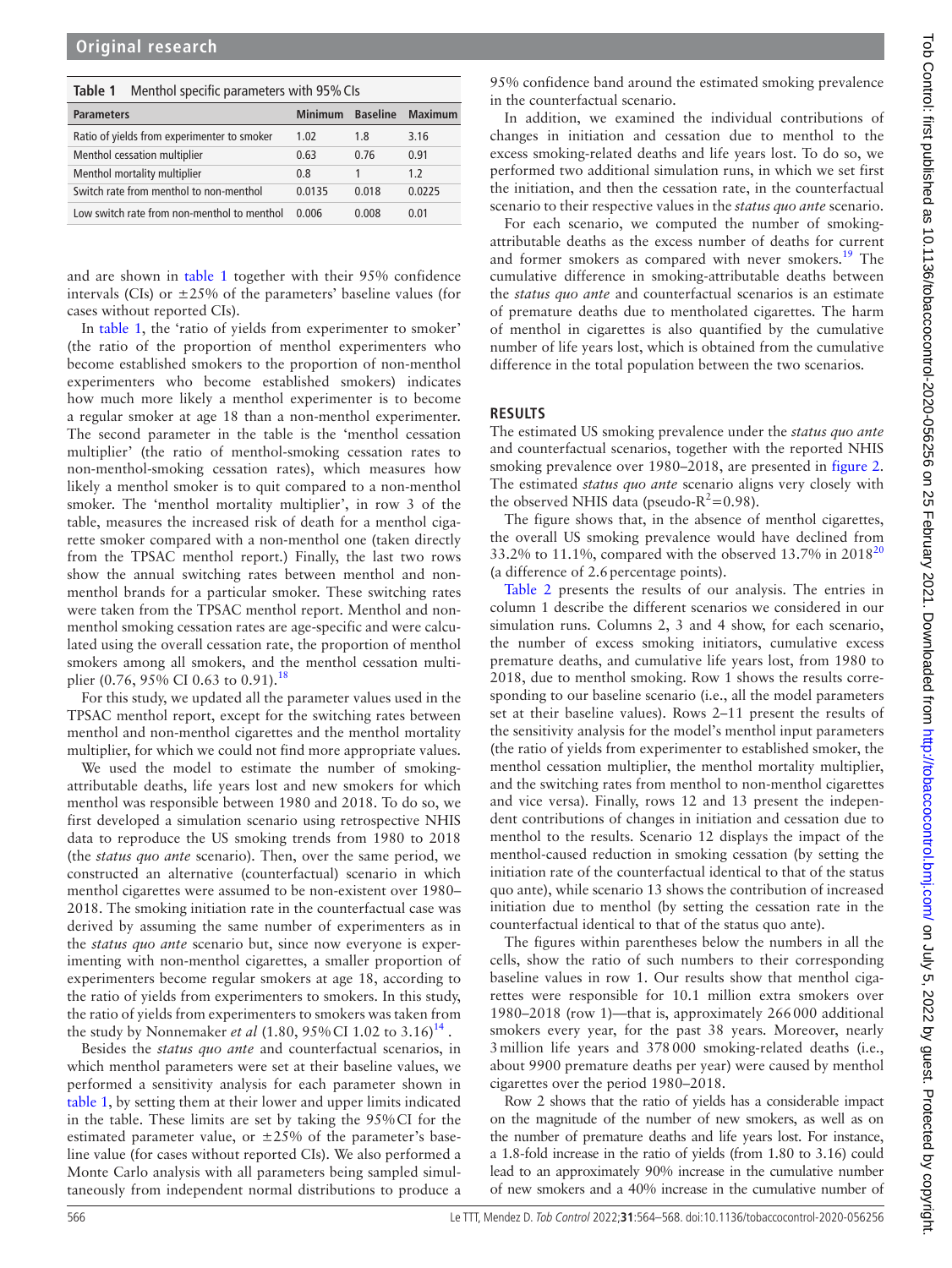

<span id="page-3-0"></span>**Figure 2** Simulated smoking prevalence under *status quo ante* and counterfactual scenarios and reported NHIS smoking prevalence over 1980–2018. The shaded region shows the 95% confidence band of the estimated prevalence in the counterfactual scenario.

smoking-related deaths. Furthermore, the analysis shows that the number of smoking-related deaths as well as the number of life years lost are sensitive to the menthol cessation multiplier and the menthol mortality multiplier but not the switching rates. Other things being equal, the decrease in smoking cessation due to menthol cigarettes makes up about 56% of the total number of smoking-related deaths and 65% of the cumulative life years lost due to menthol, while the increase in smoking initiation attributed to menthol cigarettes is responsible for 44% and 36% of the excess deaths and life years-lost due to menthol, respectively.

<span id="page-3-1"></span>

|                  | Table 2 Estimates of cumulative excess smoking initiation, smoking-   |
|------------------|-----------------------------------------------------------------------|
|                  | related deaths and life years lost due to menthol cigarettes over the |
| period 1980-2018 |                                                                       |

| <b>Scenarios</b>                                                                            | <b>Cumulative</b><br>excess<br>smoking<br><b>initiators</b> | <b>Cumulative</b><br>excess deaths | <b>Cumulative</b><br>excess life<br>years lost |
|---------------------------------------------------------------------------------------------|-------------------------------------------------------------|------------------------------------|------------------------------------------------|
| 1 Baseline values                                                                           | 10137808                                                    | 377528                             | 2951533                                        |
|                                                                                             | $(100\%)$                                                   | $(100\%)$                          | $(100\%)$                                      |
| 2 Low yield from experimenter to                                                            | 336487                                                      | 218674                             | 1943341                                        |
| smoker (1.02)                                                                               | (3%)                                                        | (58%)                              | (66%)                                          |
| 3 High yield from experimenter to                                                           | 19251975                                                    | 529035                             | 3913101                                        |
| smoker (3.16)                                                                               | $(190\%)$                                                   | $(140\%)$                          | (133%)                                         |
| 4 Low menthol cessation (0.63)                                                              | 10137808                                                    | 512545                             | 4156195                                        |
|                                                                                             | $(100\%)$                                                   | (136%)                             | $(141\%)$                                      |
| 5 High menthol cessation (0.91)                                                             | 10137808                                                    | 240936                             | 1723153                                        |
|                                                                                             | $(100\%)$                                                   | (64%)                              | (58%)                                          |
| 6 Low menthol mortality risk (0.8)                                                          | 10137808                                                    | $-237899$                          | $-7818738$                                     |
|                                                                                             | $(100\%)$                                                   | $(-63%)$                           | $(-265%)$                                      |
| 7 High menthol mortality risk (1.2)                                                         | 10137808                                                    | 902765                             | 12265394                                       |
|                                                                                             | $(100\%)$                                                   | (239%)                             | (416%)                                         |
| 8 Low switch rate menthol to non-                                                           | 10137808                                                    | 386884                             | 3018626                                        |
| menthol (1.35%)                                                                             | $(100\%)$                                                   | $(102\%)$                          | $(102\%)$                                      |
| 9 High switch rate menthol to non-                                                          | 10137808                                                    | 368786                             | 2888179                                        |
| menthol (2.25%)                                                                             | $(100\%)$                                                   | (98%)                              | (98%)                                          |
| 10 Low switch rate non-menthol                                                              | 10137808                                                    | 368726                             | 2885345                                        |
| to menthol $(0.6%)$                                                                         | $(100\%)$                                                   | (98%)                              | (98%)                                          |
| 11 High switch rate non-menthol                                                             | 10137808                                                    | 386100                             | 3016384                                        |
| to menthol (1%)                                                                             | $(100\%)$                                                   | $(102\%)$                          | $(102\%)$                                      |
| 12 Cessation impact. Identical<br>initiation rates (yield from<br>experimenter to smoker=1) | 0<br>$(0\%)$                                                | 213299<br>(56%)                    | 1909239<br>(65%)                               |
| 13 Initiation Impact. Identical<br>cessation rates (menthol cessation<br>multiplier=1)      | 10137808<br>$(100\%)$                                       | 167113<br>(44%)                    | 1055222<br>(36%)                               |

# **DISCUSSION**

The purpose of this study is to show the magnitude of harm caused by menthol cigarettes in the past as a cautionary tale of the potential future adverse impact of menthol flavour in tobacco products.

Our results show that menthol cigarettes have caused significant population harm over 1980–2018. During that period, we estimate that menthol cigarettes were responsible for approximately 378000 smoking-related premature deaths, 3million life years lost and 10.1million new smokers. Additionally, our sensitivity analysis indicates that the two most important drivers of our results are the relative impact of menthol versus nonmenthol experimentation on the transition to regular smoking (the ratio of yields) and the menthol cessation multiplier. While intrinsic differential mortality rates between menthol and nonmenthol cigarettes could cause a significant impact on the results, a review of the literature did not reveal direct harm caused by the menthol compound to an individual at the levels found in menthol cigarettes (and other tobacco products). On the other hand, results from empirical research show that individuals who experiment with menthol cigarettes are more likely to become regular smokers, and those who smoke menthol cigarettes are less likely to quit smoking. Thus, our findings imply that the negative impact of menthol on the population's health is the result of an increase in the initiation rate and a decrease in smoking cessation rate due to menthol (that is, not an individual, but a population health impact). Both changes in initiation and cessation rates contribute significantly to the total harm of menthol cigarettes: smoking related deaths (56% cessation, 44% initiation) and life years lost, (65% cessation, 35% initiation) as shown in [table](#page-3-1) 2. This finding shows that menthol is harmful to both adults (for whom menthol makes quitting more difficult) and youths (who can transition more easily from experimenters to regular smokers and thus nicotine addiction).

Our results indicate that menthol cigarettes have caused significant public health harm across the entire population age spectrum, acting through different pathways. It is true that cigarette smoking has been declining for decades now and is at historically low levels, but menthol in other nicotine delivery products could exert the same effect as in cigarettes, stimulating their diffusion and permanence. As the FDA has expressed interest in the evaluation of a potential menthol flavour ban on some or all tobacco products, our findings can serve to illustrate to the agency the magnitude of the public health problem directly attributable to retaining menthol.

Several factors lend confidence to our results. We used a wellestablished model in our analysis and provided the model's detailed formulation to the reviewers and readers of the article; our model calibration produced an almost perfect fit to the NHIS prevalence data over 1980–2018 (pseudo- $R^2$ =0.98); and the specific parameters related to menthol came from empirical studies and were obtained after a careful literature search.

However, while we believe that our results reflect accurately the magnitude of the menthol-associated harm to the population, we acknowledge some limitations to our study.

First, we recognise that our results depend on the effect of menthol on the initiation and cessation of tobacco product use. While our sensitivity analysis shows that our results are robust, the uncertainty limits on some of the parameters produce a significant variation in the results. For example, the variability reported for the 'ratio of yields from experimenter to regular smoker<sup>'[14](#page-4-7)</sup> implies a range of uncertainty in the number of deaths averted, ranging from 58% to 140% of its baseline value. This